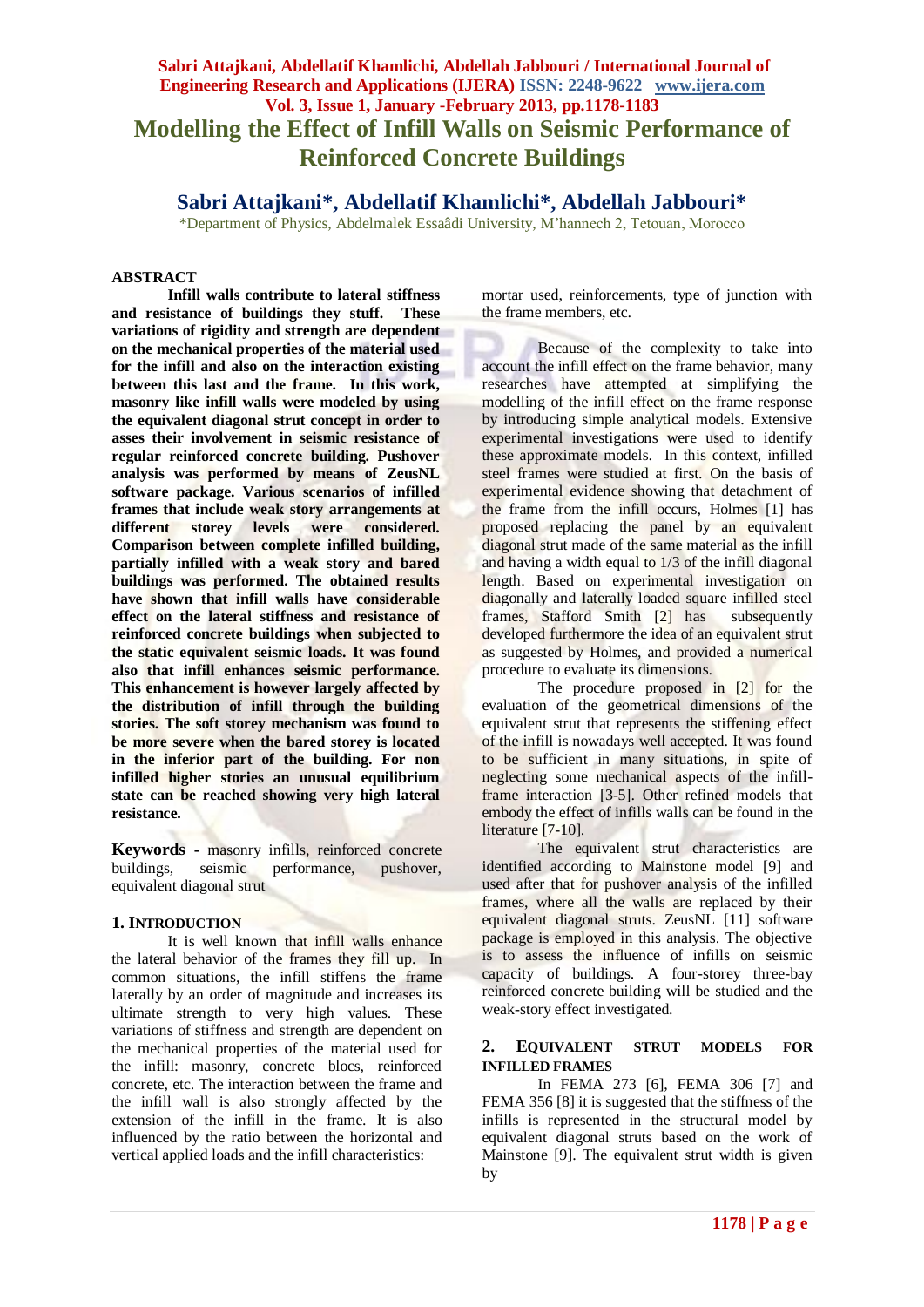$$
w = 0.201 \frac{\sqrt{H'^2 + L'^2}}{H^{0.4} (E_d \sin(2\theta))^{0.1}} (E_f I_c H')^{0.1}
$$
 (1)

with

$$
\theta = \tan^{-1}\left(\frac{H'}{L'}\right)
$$

where s is the actual infill thickness that is in contact with the frame, d' the diagonal length of the infill,  $E_d$  is the Young modulus of the infill along the diagonal,  $E_f$  the Young modulus of the reinforced concrete, H and L are the height and the length of the frame, and  $H'$  and  $L'$  are the height and the length of the infill as shown in Fig.1, finally I<sub>c</sub> is the entire inertia moment of the crosssectional area of the column.

(2)



Figure 1. Scheme of the infilled-frame showing the equivalent strut median fibre

## **3. STATIC NONLINEAR PUSHOVER ANALYSIS BY MEANS OF ZEUSNL SOFTWARE**

ZeusNL is an open source software package [11] which provides an efficient way to run structural analyses such as conventional and adaptive pushover and nonlinear dynamic timehistory. The modelling takes into account both geometric and material nonlinear behaviour. Common concrete and steel material models are available, together with a large library of elements that can be used with a wide choice of typical predefined steel, concrete and composite section configurations. The applied loading can include constant or variable forces, displacements and accelerations.

In the conventional pushover analysis which is used in the following, the applied loads vary proportionally according to a predefined pattern. The post-peak response is obtained with a displacement control procedure.

Modelling static pushover under ZeusNL software requires entering configuration of members sections, material properties, applied loadings and analysis protocol.

In the present analysis, the concrete behaviour was chosen to be described by the nonlinear concrete model with constant active confinement modelling (con2), Fig.2. This enables accurate uniaxial concrete behaviour description where a constant confining pressure is assumed in order to take into account the maximum transverse pressure from confining steel. This is introduced on the model through a constant confinement factor, used to scale up the stress-strain relationship throughout the entire strain range. To enter this concrete model during simulations, four parameters are required: compressive strength  $f_c$ , tensile strength  $f_t$ , crushing strain  $\varepsilon_{\rm co}$  and confinement factor k.



Figure 2. Uniaxial constant confinement concrete model

The reinforcement steel behavior was assumed to be a bilinear elastic plastic model with kinematics strain-hardening (stl1), Fig.3. This model is applied for the uniaxial modelling of mild steel. To enter this model during simulations, three parameters are required: Young's Modulus E, yield strength  $\sigma_y$  and kinematic strain-hardening  $\mu$ .



Figure 3. Uniaxial bilinear elastic-plastic law with kinematic strain-hardening modelling mild steel

Static pushover analysis was conducted by taking the most adverse seismic direction when the building structure is assumed to be a plane gateway frame. Response control protocol was chosen to monitor the nonlinear analysis. This refers to the situation where the displacement of the building roof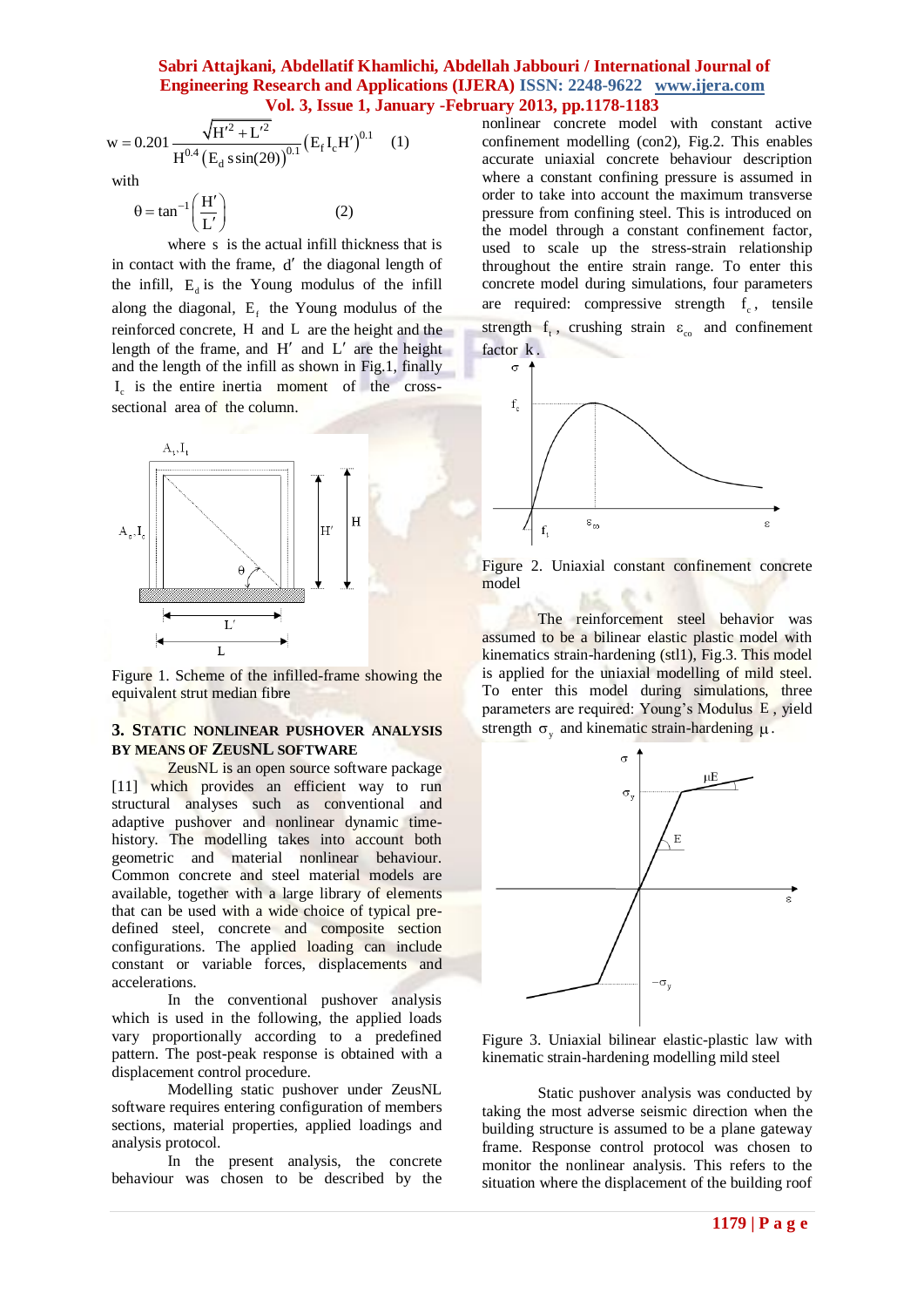is specified by the user and is incrementally increased. The loading applied as well as the deformations of the other nodes are determined by the solution of the program.

#### **4. PRESENTATION OF THE CASE STUDY**

A reinforced concrete building consisting of a regular framed structure having four stories and three bays is considered. The inter-storey height is 3m , the bay length is 4m . Fig.4 shows the portal frame which is equivalent to this building when subjected to static lateral equivalent loading along the most adverse seismic direction.



Figure 4. Vertical elevation of the four-storey reinforced concrete structure in the seismic direction

All the columns are assumed to be identical and all the beams equal. Fig. 5 and Fig.6 show respectively the columns and beams sections. Columns characteristics are: section height  $h = 400$  mm, height of the confined part  $h_c = 350$  mm, section width  $b = 300$  mm and width of the confined part  $b_c = 250$  mm. Table 1 gives the reinforcements sections and their locations.



Figure 5. Columns reinforced section; pushover is considered along the y-axis while x-axis is the other horizontal direction

Beam characteristics are as follows: compressed span height  $h = 200$  mm, height of the confined part of compressed span  $h_c = 200$  mm, height of the beam  $H = 600$  mm, height of the

confined part of the beam  $H_c = 600$  mm, effective width of the compressed span  $B = 1250$  mm, width of confined part of the compressed span  $B_c = 1200$  mm, width of the beam  $b = 300$  mm and width of the confined part of the beam  $b_c = 250$  mm. Table 2 gives the steel reinforcements bar sections and their positions on the transverse beam sections.



Figure 6. Beams reinforced section; pushover is considered along the horizontal y-axis while x-axis is the other horizontal direction

Table 1. Steel reinforcements section and their locations in columns transverse sections

| Section         | Distance | Distance d <sub>v</sub> |
|-----------------|----------|-------------------------|
| mm <sup>2</sup> | mm       | mm                      |
| 255             | 125      | 175                     |
| 127.5           |          | 175                     |
| 127.5           | 125      |                         |

Table 2. Steel reinforcements section and their locations in beams transverse sections

| Section         | Distance | Distance $d_{\tau}$ |  |  |
|-----------------|----------|---------------------|--|--|
| mm <sup>2</sup> | mm       | mm                  |  |  |
| 255             | 25       | 125                 |  |  |
| 255             | 775      | 125                 |  |  |
| 127.5           | 25       |                     |  |  |
| 127.5           | 775      |                     |  |  |
|                 |          |                     |  |  |

Material behavior for steel reinforcement bars is chosen to be such that  $E = 2.1 \times 10^{11}$  Pa,  $\sigma_y = 500 \times 10^6$  Pa and  $\mu = 0.05$ . For confined concrete, the following characteristics are assumed to hold:  $f_c = 20 \times 10^6 \text{ Pa}$ ,  $f_t = 2.2 \times 10^6 \text{ Pa}$ ,  $\varepsilon_{\rm co} = 0.002$  and  $k = 1.2$ . The unconfined concrete is assumed to have the same properties as for confined concrete except that  $k = 1.02$ . Material of struts that are equivalent to infills is assumed to be like that of concrete with the following properties: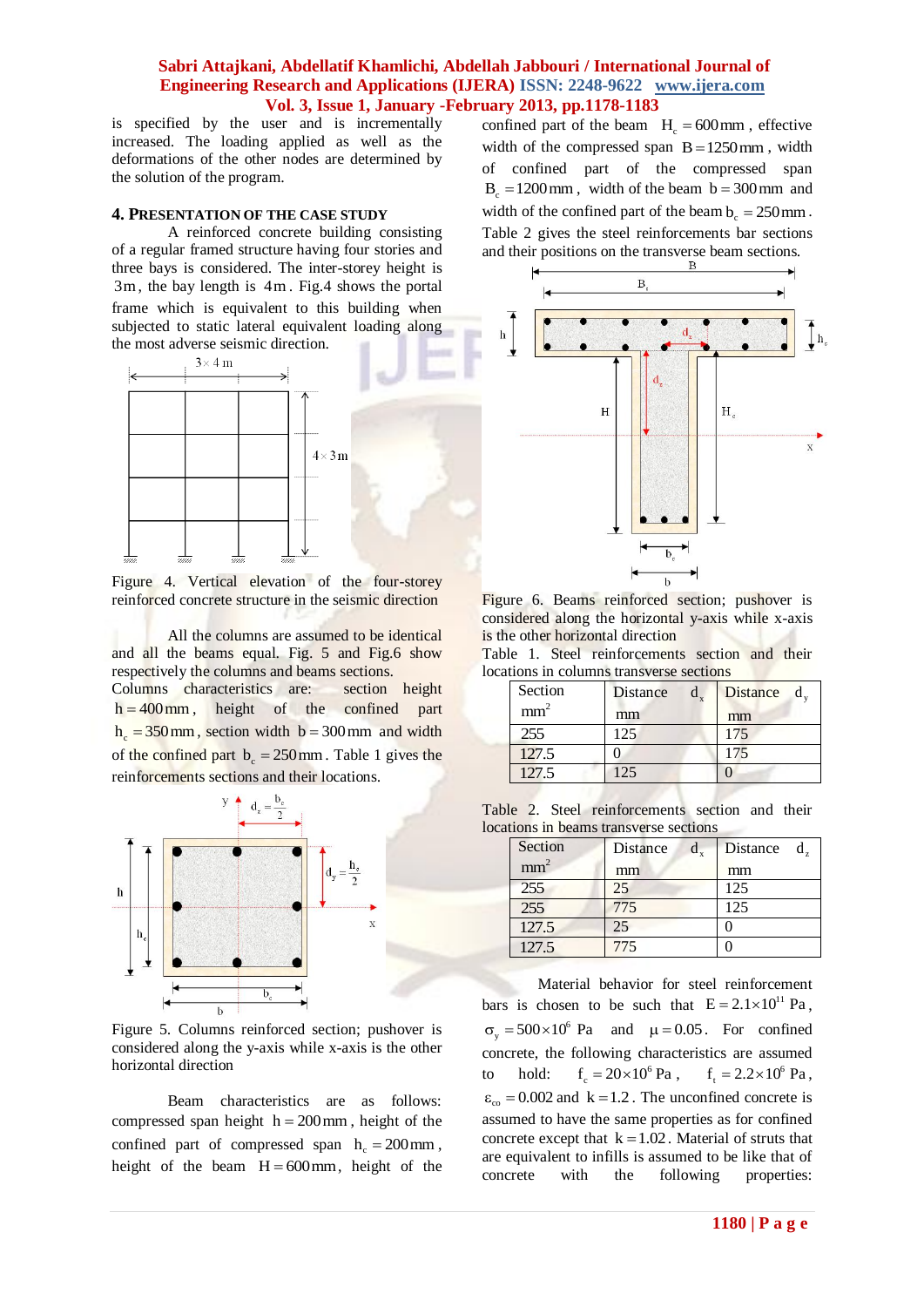$f_c = 10 \times 10^6$  Pa,  $f_t = 1.1 \times 10^6$  Pa,  $\varepsilon_{\text{co}} = 0.001$  and  $k = 1.02$ .

#### **5. RESULTS AND DISCUSSION**

The infill section is considered to be uniform over all the infilled stories of the building. Fig.7 gives the different configurations of infills that are considered. These include the bare frame (a), variable level weak storey (b)-(e) and the complete infilled frame (f).



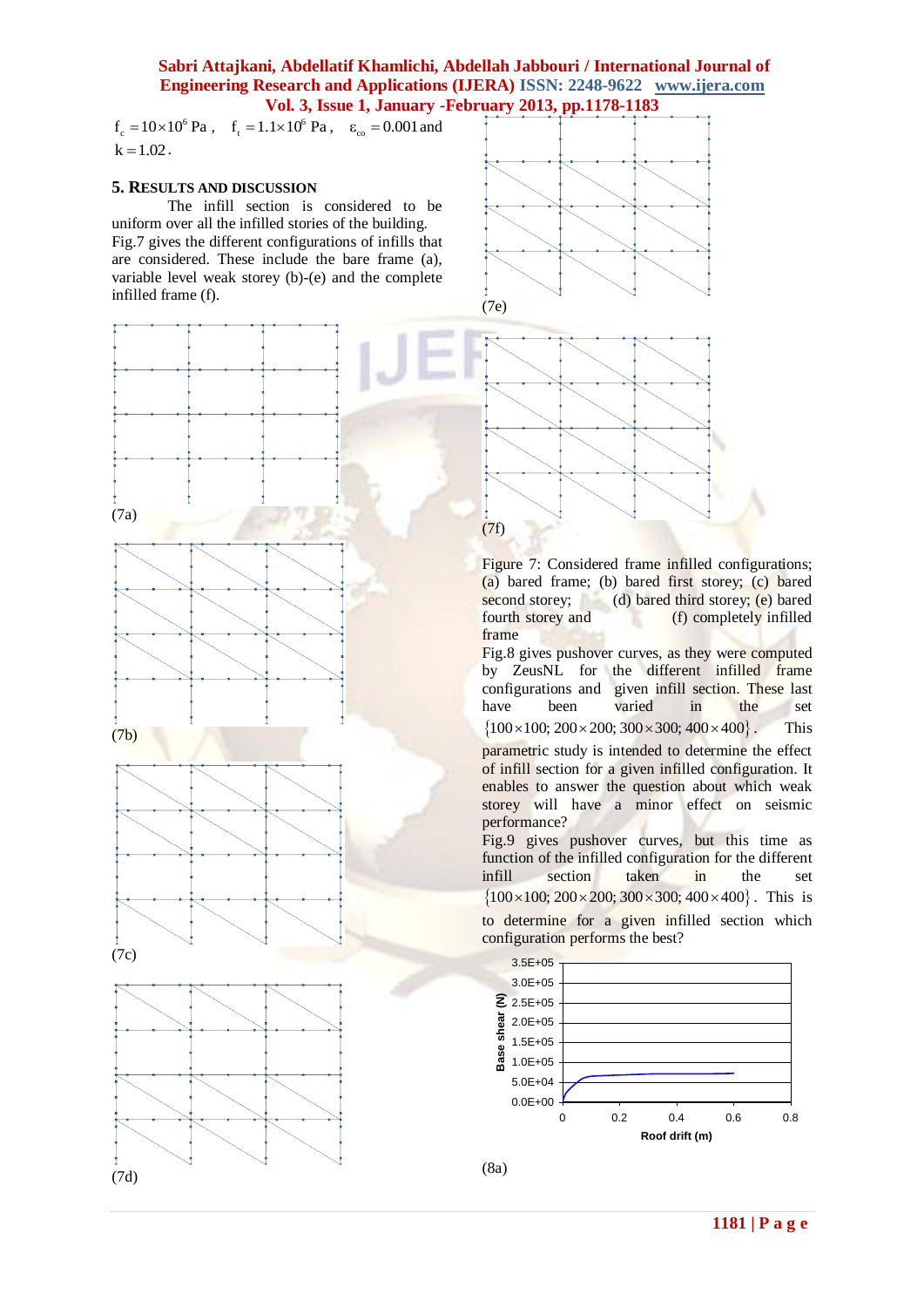





Figure 8: Pushover curves as function of infill sections for the different infilled configurations; (a) bared frame; (b) bared first storey; (c) bared second storey; (d) bared third storey; (e) bared fourth storey and (f) completely infilled frame

Fig.8 and Fig.9 show that infill has always a benefit effect of the lateral seismic behavior of the portal frame as the obtained capacities are always higher independently of where the infill has been placed. As this can be seen from Fig.8b, if the first storey is not infilled, then there is no need to seek enhancing the seismic behavior of the building, by inserting infills in the upper stories. Also, as seen from Fig. 9a, if the infill quantity is not enough, only insignificant changes will be observed on the capacities independently from where the weak storey exists. The infill will affect in this case only the initial stiffness and insignificant variations appear in the lateral capacity.